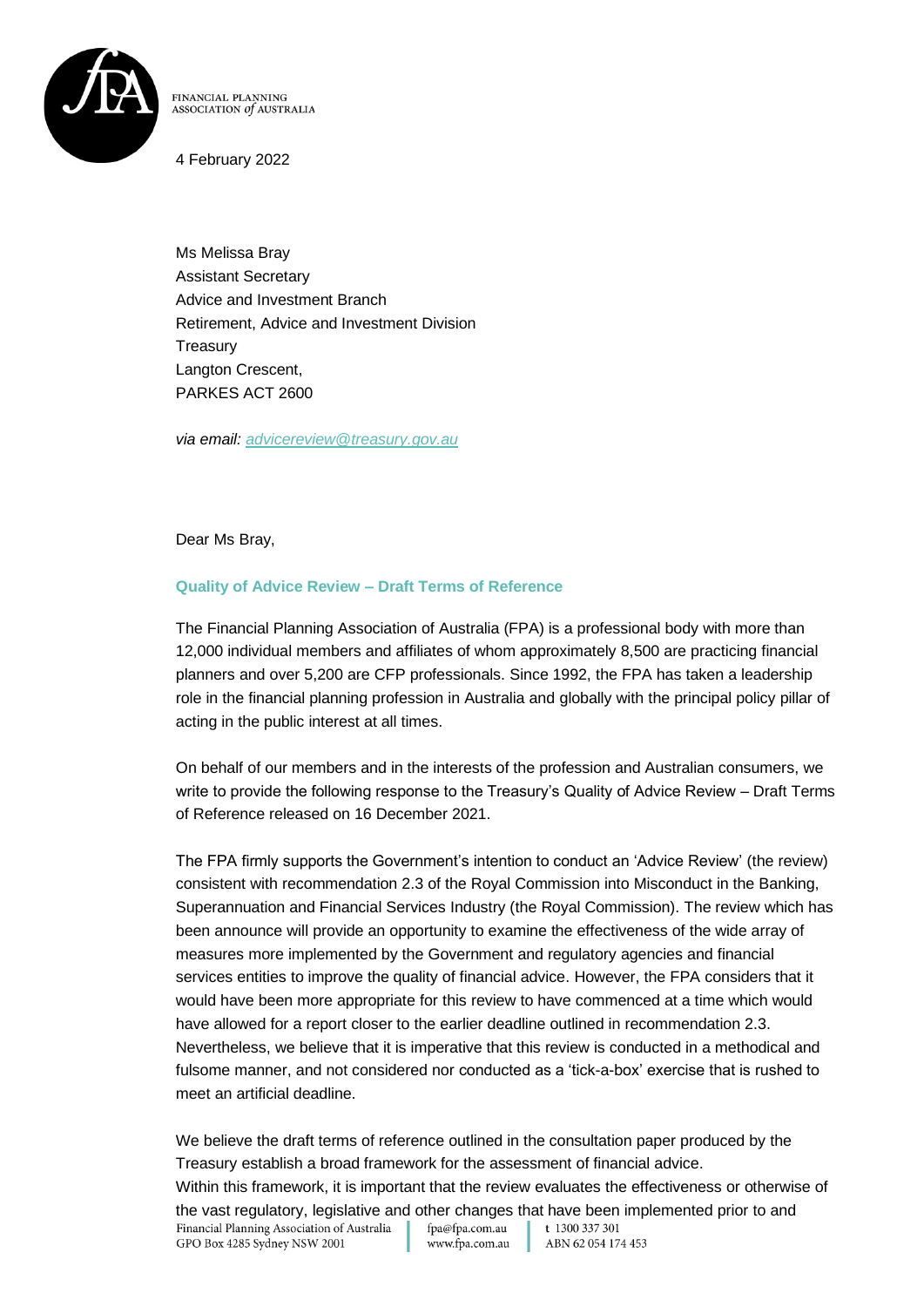since the Hayne Royal Commission. This consideration should have regard to whether these reforms have achieved their intended outcome, rather than introduced unnecessary complexity and increased costs which have created further barriers to Australians accessing financial advice.

Further, we support the review having consideration of the interim findings of the Australian Law Reform Commissions Review of the Legislative Framework for Corporations and Financial Services Regulation. It is imperative that this holistic review produce consumer focussed recommendations which aim to support the affordability of financial advice for all Australians. These should include proposals for changes that can be affected in the short-term via alteration to regulations, as well as suggest longer-term legislative amendments that will be necessary to achieve this aim.

With these aim in mind, and to ensure that the review corresponds with intent of the recommendations of the Royal Commission, the FPA believes the following should also be considered as part of its Terms-of-Reference:

- The role played by alternative sources of financial advice such as money coaches and social media influencers and whether adequate consumer protections exist.
- The role of government tools and information such as the Australian Taxation Office (ATO) superannuation fund comparison tool, the Australian Prudential Regulation Authority (APRA) superannuation fund performance comparison test and Australian Securities and Investments Commission (ASIC) Money Smart website.
- The education standards, qualification and experience requirements as well as pathways for financial planners – regardless of the recent Treasury consultation on proposed changes to these standards.
- The delineation between retail and wholesale clients and what protections are available to those investors designated as a wholesale client.
- The role, adequacy and effectiveness of the current Professional Indemnity insurance requirements and whether adequate coverage is available in the market for the profession.
- Whether proposed or existing consumer protections, such as the model for a Compensation Scheme of Last Resort (CSLR), provide adequate coverage and meaningful access to compensation, and if the risk and funding requirements is equitably apportioned across the financial services industry.
- The appropriateness of the dual Australian Financial Services Licensee (AFSL) licensing and authorisation model and individual registration requirements and whether this balances the benefits of the consumer against potential tensions between an adviser's obligations to their client and their obligations set by their licensee.
- The adequacy of the *Financial Planners and Advisers Code of Ethics 2019* and whether alterations should be made to address contemporary settings.
- The effectiveness of the recently introduced Design and Distribution Obligations (DDO) as well as Target Market Determinations (TMD) in relation to advised clients, whether they have met their stated intent and what unintended consequences have emanated from their design and reporting obligations.
- The taxation treatment of financial advice and the implications this has on affordability and access for consumers.